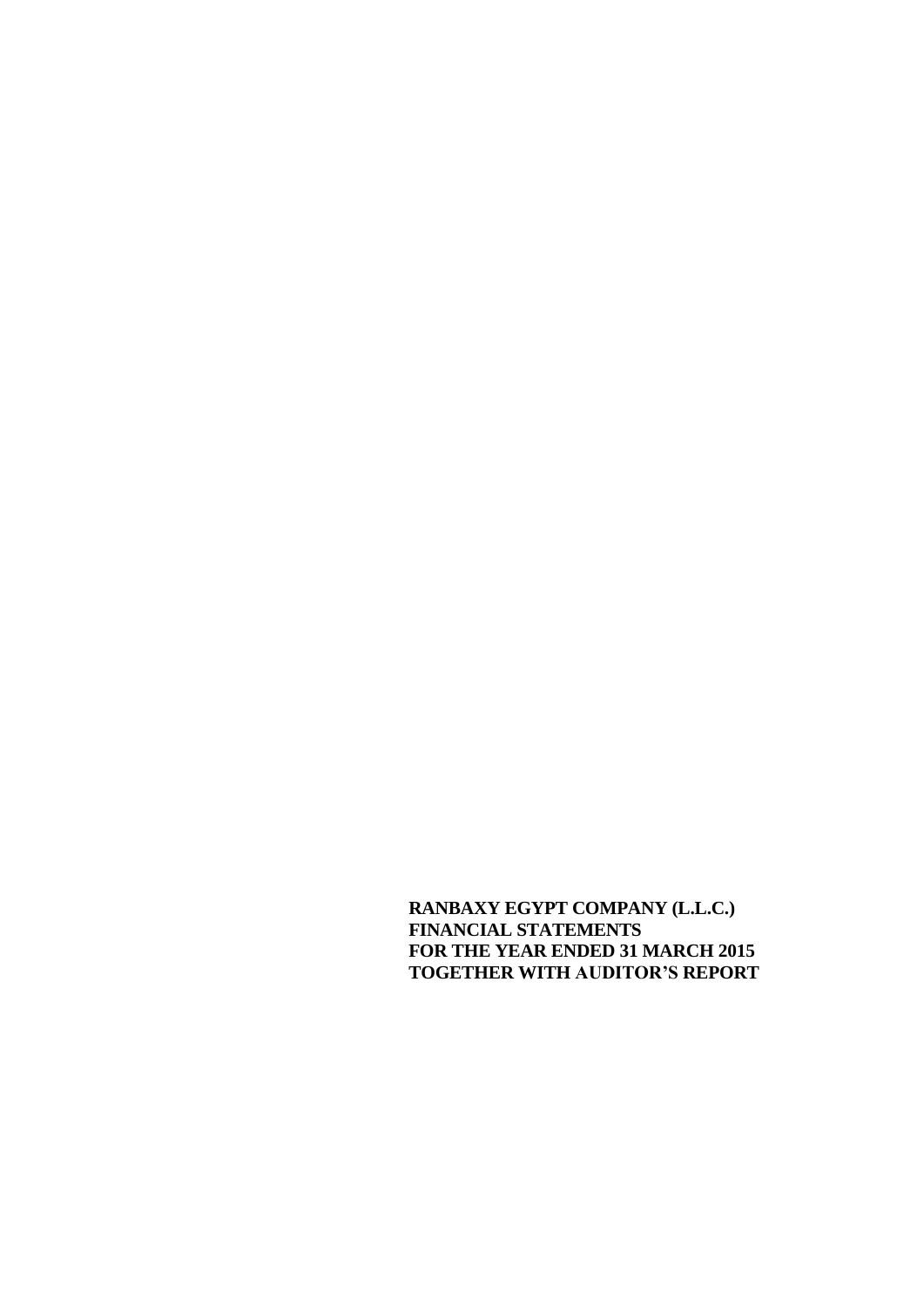#### **AUDITOR'S REPORT**

#### **TO THE SHAREHOLDERS OF RANBAXY EGYPT COMPANY (L.L.C.)**

#### **Report on the Financial Statements**

We have audited the accompanying financial statements of **RANBAXY EGYPT COMPANY (L.L.C.),** represented in the balance sheet as of 31 March 2015, and the related statements of income, changes in equity and cash flows for the period then ended, and a summary of significant accounting policies and other explanatory notes.

#### **Management's Responsibility for the Financial Statements**

These financial statements are the responsibility of the Company's Management, as Management is responsible for the preparation and fair presentation of the financial statements in accordance with Egyptian Accounting Standards and applicable Egyptian laws. Management responsibility includes: designing, implementing and maintaining internal control relevant to the preparation and fair presentation of financial statements that are free from material misstatement, whether due to fraud or error. This responsibility also includes selecting and applying appropriate accounting policies; and making accounting estimates that are reasonable in the circumstances.

#### **Auditor's Responsibility**

Our responsibility is to express an opinion on those financial statements based on our audit. We conducted our audit in accordance with Egyptian Standards on Auditing and applicable Egyptian laws. Those standards require that we comply with ethical requirements and plan and perform the audit to obtain reasonable assurance that the financial statements are free from material misstatement.

An audit involves performing procedures to obtain audit evidence about the amounts and disclosures in the financial statements. The procedures selected depend on the auditor's professional judgment, including the assessment of the risks of material misstatement of the financial statements, whether due to fraud or error. In making those risk assessments, the auditor considers internal control relevant to the entity's preparation and fair presentation of the financial statements in order to design audit procedures that are appropriate in the circumstances, but not for the purpose of expressing an opinion on the effectiveness of the entity's internal control. An audit also includes evaluating the appropriateness of accounting policies used and the reasonableness of accounting estimates made by management, as well as evaluating the overall presentation of the financial statements.

We believe that the audit evidence we have obtained is sufficient and appropriate to provide a basis for our audit opinion on those financial statements.

#### **Opinion**

In our opinion, the financial statements referred to above, give a true and fair view, in all material respects, of the financial position of **RANBAXY EGYPT COMPANY (L.L.C.)**, as of 31 March 2015, and of its financial performance and its cash flows for the period then ended in accordance with Egyptian Accounting Standards and the related applicable Egyptian laws and regulations.

#### **Report on other legal and regulatory requirements**

The Company maintains proper accounting records that comply with the laws and the Company's articles of association and the financial statements agree with the Company's records. The physical inventory count was undertaken by the Company's Management in accordance with the proper norms.

The financial information included in the General Manager's Report, prepared in accordance with Law No. 159 of 1981 and its executive regulation, is in agreement with the books of the Company insofar as such information is recorded therein.

**Cairo: 30 April 2015**

**Amr M. Shaabini** FESAA – FEST (RAA 9365) (EFSAR 103)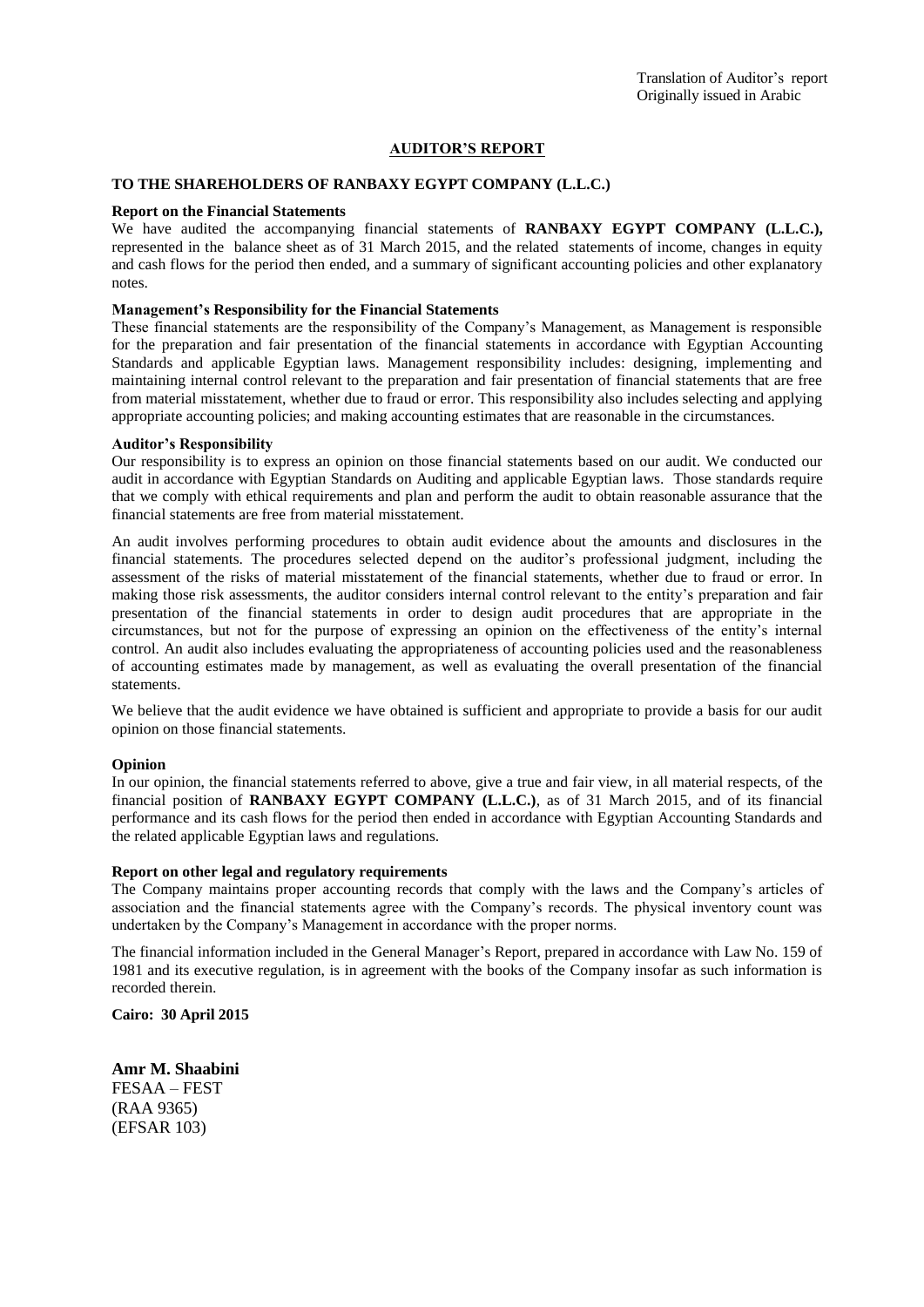# BALANCE SHEET

As Of 31 March 2015

|                                                        | Note                | 31/3/2015              | 31/3/2014  |
|--------------------------------------------------------|---------------------|------------------------|------------|
| <b>Noncurrent assets</b>                               |                     | LE                     | LE         |
| <b>Fixed assets</b>                                    | (3)                 | 207,932                | 113,543    |
| Projects under construction                            | (4)                 | 54,271,563             | 31,462,843 |
| Due from related parties                               | $(5-1)$             | 2,173,000              | 2,173,000  |
| Deferred tax asset                                     | (6)                 | 204,281                | 131,149    |
| <b>Total noncurrent assets</b>                         |                     | 56,856,776             | 33,880,535 |
| <b>Current assets</b>                                  |                     |                        |            |
| Inventory                                              | (7)                 | 9,580,182              | 9,682,774  |
| Trade and notes receivable                             | (8)                 | 9,878,673              | 6,644,920  |
| Prepayments and other receivables                      | (9)                 | 2,039,464              | 2,960,709  |
| Due from related parties                               | $(5-1)$             | 18,712                 | 18,712     |
| Cash on hand and at banks                              | (10)                | 8,947,922              | 5,860,935  |
| <b>Total current assets</b>                            |                     | 30,464,953             | 25,168,050 |
| <b>Current liabilities</b>                             |                     |                        |            |
| Provisions                                             | (11)                | 1,272,444              | 845,235    |
| Trade and notes payable                                |                     | 525,074                | 442,863    |
| Due to related parties                                 | $(5-2)$             | 8,049,767              | 5,590,108  |
| Accrued expenses and other payables                    | (12)                | 4,644,829              | 7,101,506  |
| Income tax payable                                     | (6)                 | 1,511,252              | 453,526    |
| <b>Total current liabilities</b>                       |                     | 16,003,366             | 14,433,238 |
| <b>Working capital</b>                                 |                     | 14,461,587             | 10,734,812 |
| <b>Total investment</b>                                |                     | 71,318,363             | 44,615,347 |
| <b>Financed as follows</b>                             |                     |                        |            |
| <b>Equity</b><br>Issued and paid up capital            | (13)                | 4,851,000              | 4,851,000  |
| Legal reserve                                          |                     | 816,731                | 760,096    |
| Retained earnings                                      |                     | 13,167,496             | 12,091,438 |
| Profits for the year / period                          |                     | 2,887,486              | 1,132,693  |
| <b>Total equity</b>                                    |                     | 21,722,713             | 18,835,227 |
| <b>Noncurrent liabilities</b>                          |                     |                        |            |
| Due to related parties                                 | $(5-2)$             | 49,595,650             | 25,780,120 |
| Total finance of working capital and noncurrent assets |                     | 71,318,363             | 44,615,347 |
| <b>Financial Manager</b>                               |                     | <b>General Manager</b> |            |
| Parmesh Adarkar                                        | Dr. Ibrahim Shalaby |                        |            |

- The accompanying notes from (1) to (20) are an integral part of these financial statements.

- Auditor's report "attached".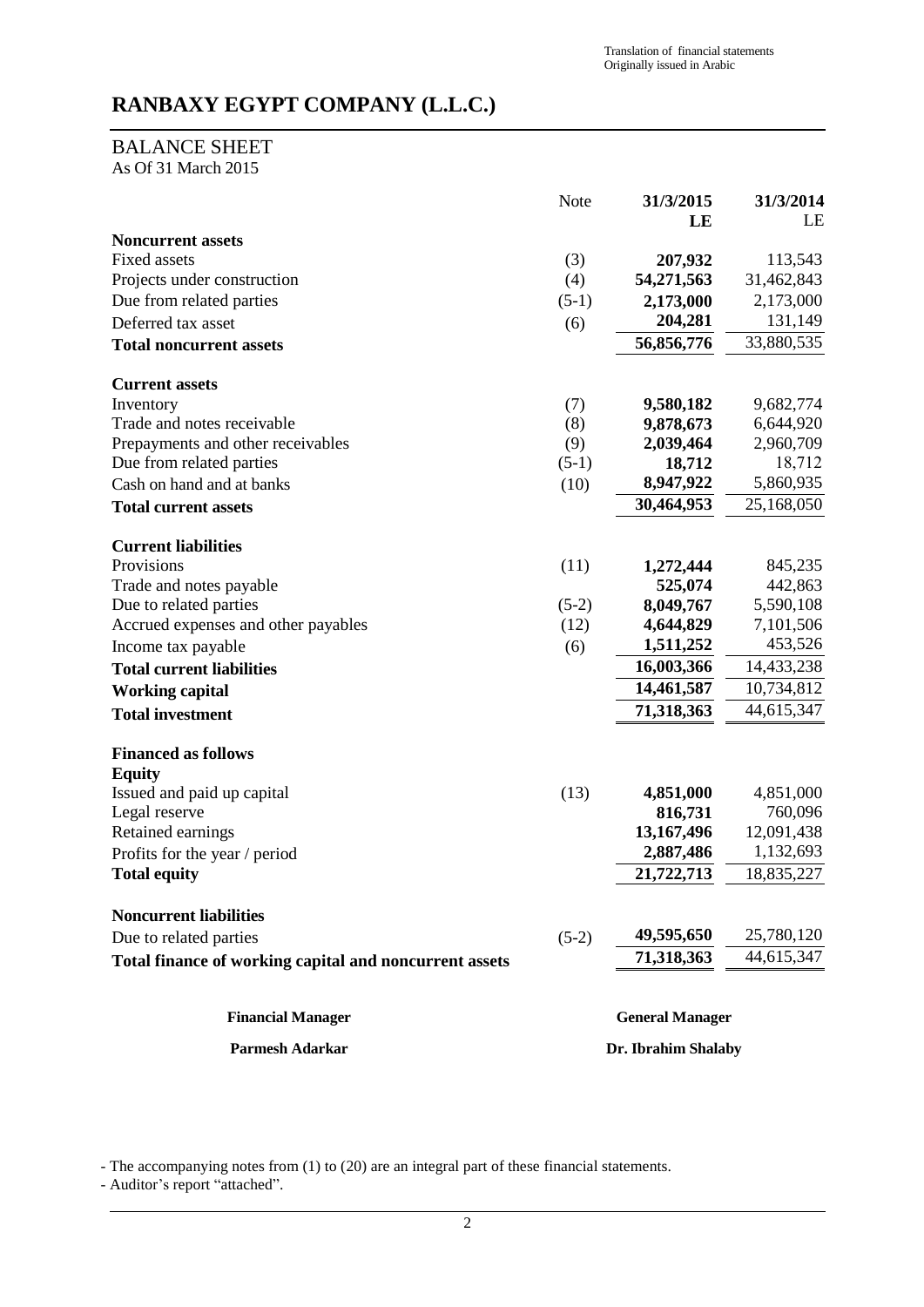# STATEMENT OF INCOME

# For the year ended 31 March 2015

|                                     |             | From           | From           |
|-------------------------------------|-------------|----------------|----------------|
|                                     |             | 31/3/2014 to   | $1/1/2013$ to  |
|                                     | <b>Note</b> | 31/3/2015      | 31/3/2014      |
|                                     |             | LE             | LE             |
| <b>Sales</b>                        | (14)        | 45,928,994     | 47,821,780     |
| Cost of sales                       | (15)        | (22, 533, 697) | (23, 415, 586) |
| <b>GROSS PROFIT</b>                 |             | 23,395,297     | 24,406,194     |
| Selling and marketing expenses      |             | (9,678,988)    | (12, 435, 944) |
| General and administrative expenses |             | (7,279,706)    | (7,924,691)    |
| Provisions                          | (11)        | (427,209)      | (401, 847)     |
| Foreign exchange differences        |             | (594, 588)     | (525, 611)     |
| <b>OPERATING PROFITS</b>            |             | 5,414,806      | 3,118,101      |
| Gain from sale of fixed assets      |             |                | 1,237          |
| Interest income                     |             | 220,318        | 274,643        |
| Finance expenses                    |             | (1,397,804)    | (1,940,020)    |
| Other income                        |             | 88,286         | 199,258        |
| PROFITS BEFORE INCOME TAXES         |             | 4,325,606      | 1,653,219      |
| Income taxes                        | (6)         | (1, 438, 120)  | (520, 526)     |
| <b>PROFITS FOR THE YEAR/PERIOD</b>  |             | 2,887,486      | 1,132,693      |

**Financial Manager General Manager**

**Parmesh Adarkar Dr. Ibrahim Shalaby**

- The accompanying notes from (1) to (20) are an integral part of these financial statements.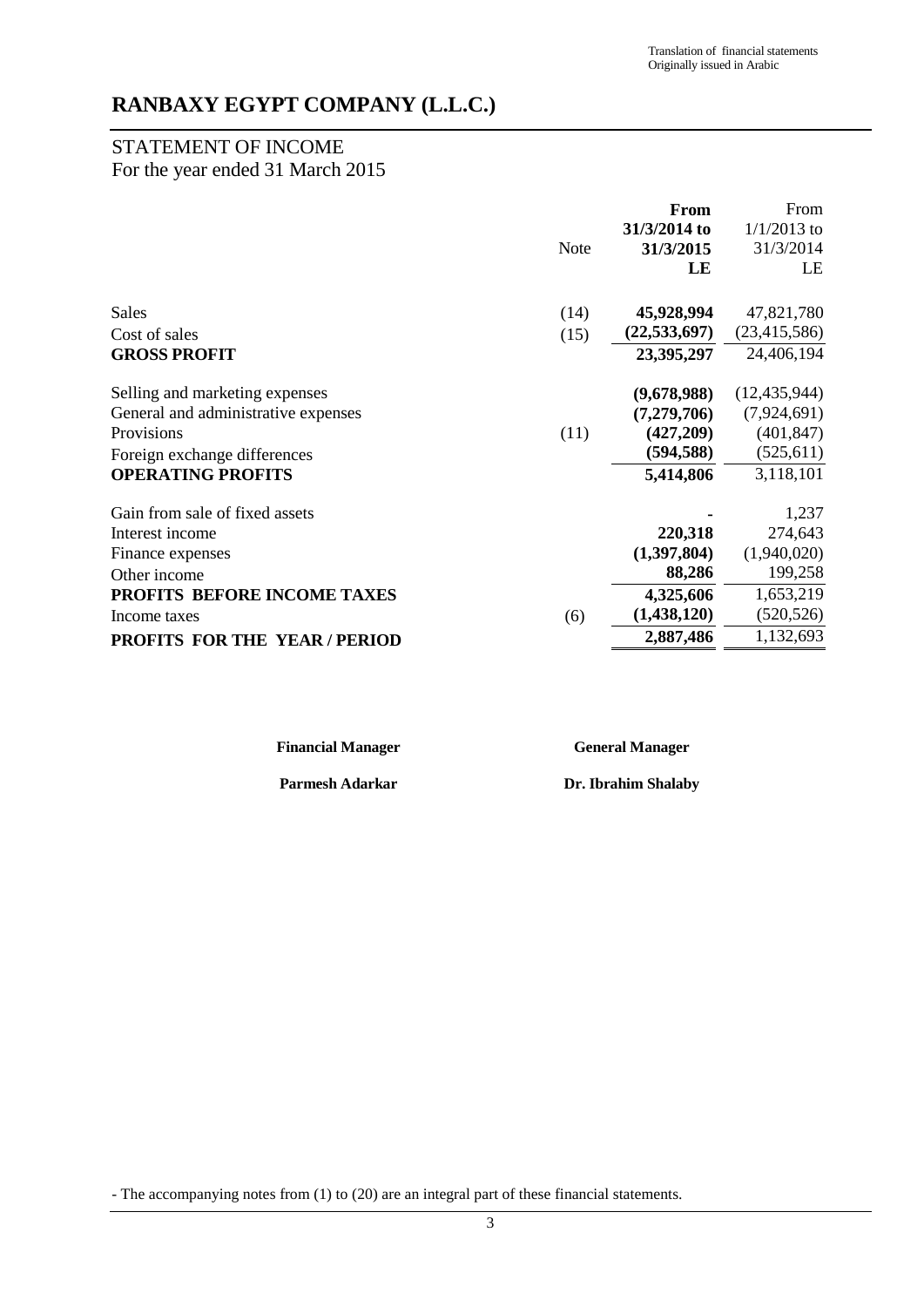# STATEMENT OF CHANGES IN EQUITY For The year ended 31 March 2015

|                                    |           | Legal   | Retained   | Profits for      |            |
|------------------------------------|-----------|---------|------------|------------------|------------|
|                                    | Capital   | reserve | earnings   | the period /year | Total      |
|                                    | LE        | LE      | LE         | LE               | LE         |
| Balance as of 1 January 2013       | 4,851,000 | 515,907 | 7,451,850  | 4,883,777        | 17,702,534 |
| Transferred to retained earnings   |           |         | 4,883,777  | (4,883,777)      |            |
| Transferred to legal reserve       |           | 244,189 | (244, 189) |                  |            |
| Profits for the period             |           |         |            | 1,132,693        | 1,132,693  |
| Balance as of 31 March 2014        | 4,851,000 | 760,096 | 12,091,438 | 1,132,693        | 18,835,227 |
| Transferred to retained earnings   |           | 56,635  | 1,076,058  | (1,132,693)      |            |
| Profits for the year               |           |         |            | 2,887,486        | 2,887,486  |
| <b>Balance as of 31 March 2015</b> | 4,851,000 | 816,731 | 13,167,496 | 2,887,486        | 21,722,713 |

- The accompanying notes from (1) to (20) are an integral part of these financial statements.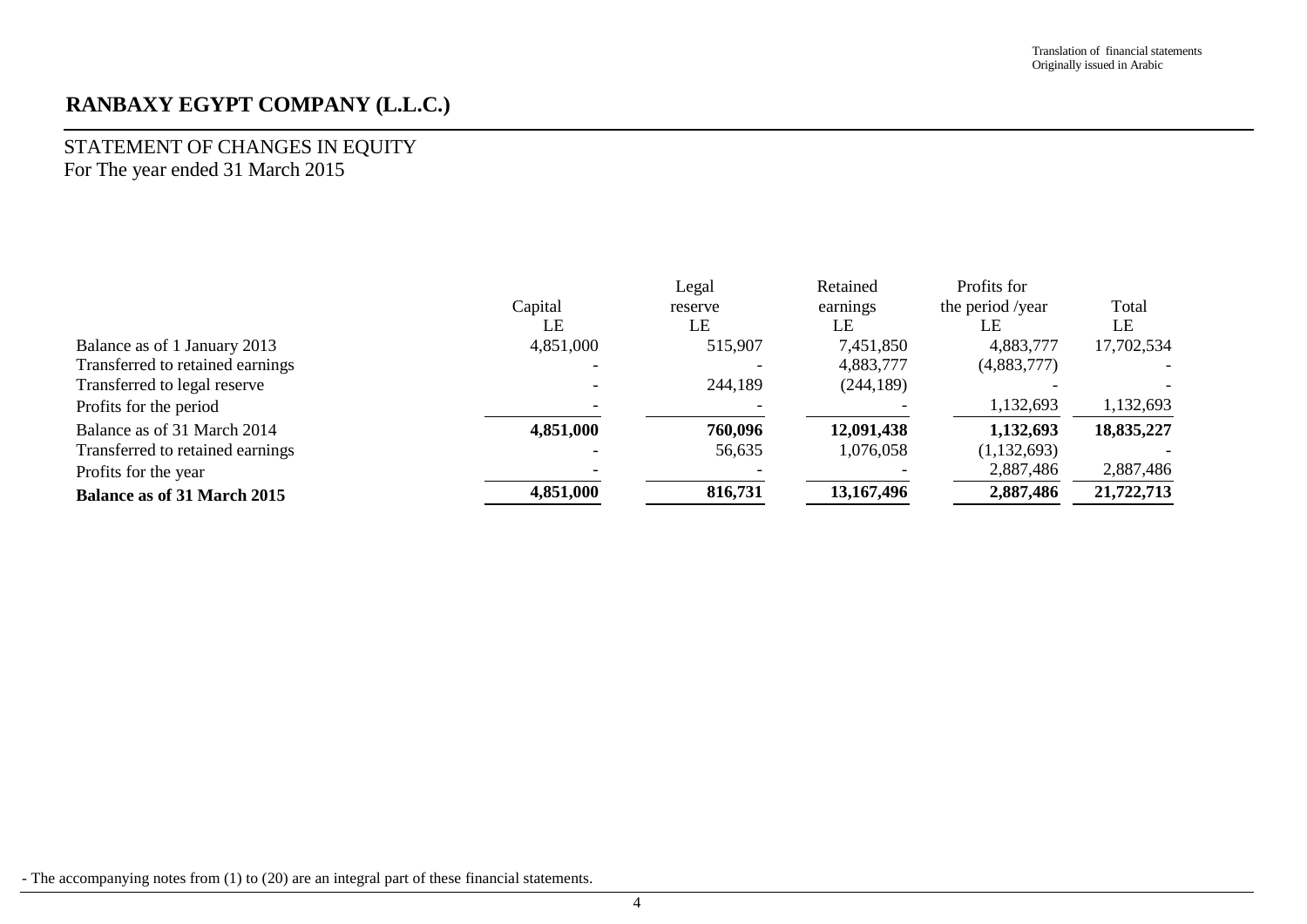# STATEMENT OF CASH FLOWS

For The year ended 31 March 2015

|                                                                | <b>Note</b> | From 31/3/2014 | From 1/1/2013  |
|----------------------------------------------------------------|-------------|----------------|----------------|
|                                                                |             | to 31/3/2015   | to 31/3/2014   |
| <b>Cash Flows From Operating Activities</b>                    |             | LE             | LE             |
| Profits for the before income taxes                            |             | 4,325,606      | 1,653,219      |
| Fixed assets depreciation                                      | (3)         | 66,699         | 80,396         |
| Write down of expired and slow moving inventory                | (7)         | 1,216,064      | 913,354        |
| Reversal of write down of inventory                            | (7)         | (306, 180)     | (109,028)      |
| Gain from sale of fixed assets                                 |             |                | (1,237)        |
| Interest revenue                                               |             | (220, 318)     | (274, 643)     |
| Provisions                                                     | (11)        | 427,209        | 401,847        |
|                                                                |             | 5,509,080      | 2,663,908      |
| Change in inventory                                            | (7)         | (807, 292)     | 286,360        |
| Change in trade and notes receivable                           | (8)         | (3,233,753)    | 6,378,152      |
| Change in prepayments and other receivables                    | (9)         | 921,245        | (2,268,449)    |
| Change in due from related parties                             | $(5-1)$     |                | (604)          |
| Change in trade and notes payable                              |             | 82,211         | 157,647        |
| Change in due to related parties                               | $(5-2)$     | 2,459,659      | 1,648,174      |
| Change in accrued expenses and other payables                  | (12)        | (2,456,677)    | 3,588,400      |
| <b>Cash Flows Provided from Operating Activities</b>           |             | 2,474,473      | 12,453,588     |
| Income tax paid                                                |             | (453, 526)     | (1,468,508)    |
| Net Cash Flows (Used in) provided from Operating Activities    |             | 2,020,947      | 10,985,080     |
| <b>Cash Flows From Investing Activities</b>                    |             |                |                |
| Payments for purchase of fixed assets                          | (3)         | (161,088)      | (42, 921)      |
| Proceeds from sale of fixed assets                             |             |                | 1,399          |
| Interest income received                                       |             | 220,318        | 274,643        |
| Payments in projects under construction                        | (4)         | (22,808,720)   | (26, 192, 719) |
| <b>Net Cash Flows (Used In) Investing Activities</b>           |             | (22,749,490)   | (25,959,598)   |
| <b>Cash Flows From Financing Activities</b>                    |             |                |                |
| Receipt of long term loan from related parties                 | $(5-2)$     | 23,815,530     | 20,826,520     |
| <b>Net Cash Flows Provided From Financing Activities</b>       |             | 23,815,530     | 20,826,520     |
|                                                                |             |                |                |
| Increase in cash and cash equivalents-during the year / period |             | 3,086,987      | 5,852,002      |
| Cash and cash equivalent $-$ beginning of the year / period    |             | 5,860,935      | 8,933          |
| Cash and cash equivalent - end of the year / period            | (10)        | 8,947,922      | 5,860,935      |

- The accompanying notes from (1) to (20) are an integral part of these financial statements.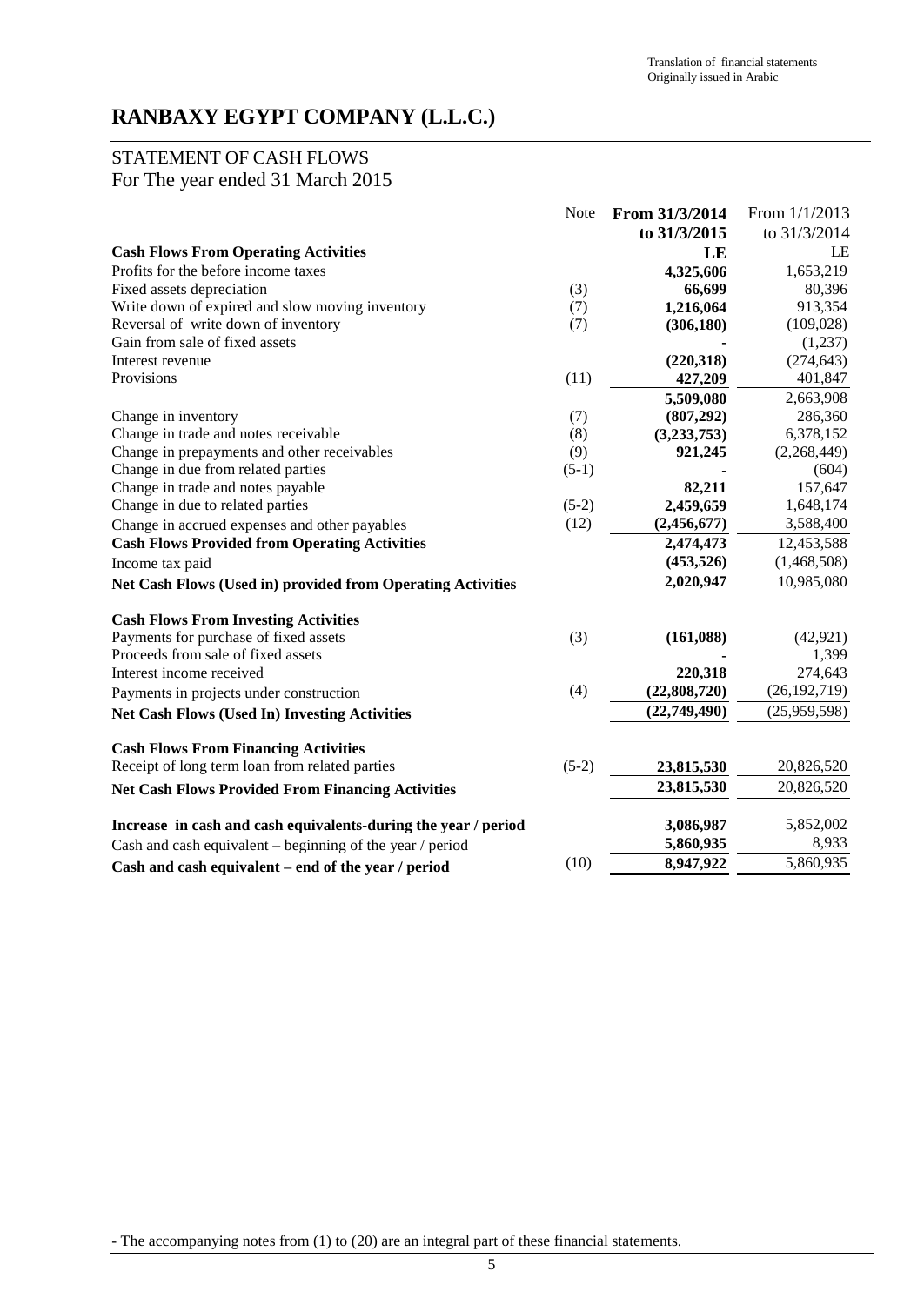### NOTES TO THE FINANCIAL STATEMENTS 31 March 2015

### **1 BACKGROUND**

**Ranbaxy Egypt (L.L.C.)** is an Egyptian Limited Liability Company established under the Egyptian Law no. 159 of 1981 and its executive regulations.

The company was registered in the commercial registry in Giza under no. 105570 on 22 January 1996. The company's legal domicile is in Giza – Arab Republic of Egypt.

The company's duration is 25 years starting from the date of registration in the commercial registry.

The company is a subsidiary of Ranbaxy Netherlands, which is considered the major shareholder with a share of 99.9%.

The company is located at 3 Ahmed Nessim St., Giza, Egypt.

The principal activities of the company are:

- 1. Manufacturing, trading, selling and distributing of all types of pharmaceutical and chemical products, and its related raw materials.
- 2. Construction and operation of factories for production of all types of pharmaceutical and chemical products & exporting.

According to the Extraordinary General Assembly dated  $10<sup>th</sup>$  of December 2013 the financial year end was changed from 31 December to 31 March.

### **2 SIGNIFICANT ACCOUNTING POLICIES**

#### **2-1 Basis of preparation**

The financial statements are prepared in accordance with the going concern and historical cost basis.

#### **Statement of compliance**

The financial statements of the company have been prepared in accordance with the Egyptian accounting standards and the applicable laws and regulations.

#### **2-2 Changes in accounting policies**

The accounting policies adopted this year are consistent with those of the previous year.

#### **2-3 Foreign currency translation**

- The financial statements are prepared and presented in Egyptian pound, which is the company's functional currency.
- Transactions in foreign currencies are initially recorded using the exchange rate prevailing on the date of the transaction.
- Monetary assets and liabilities denominated in foreign currencies are translated using the exchange rate prevailing at the balance sheet date. All differences are recognized in the statement of income.
- Nonmonetary items that are measured at historical cost in foreign currency are translated using the exchange rates prevailing at the dates of the initial recognition.
- Nonmonetary items measured at fair value in a foreign currency are translated using the exchange rates prevailing at the date when the fair value is determined.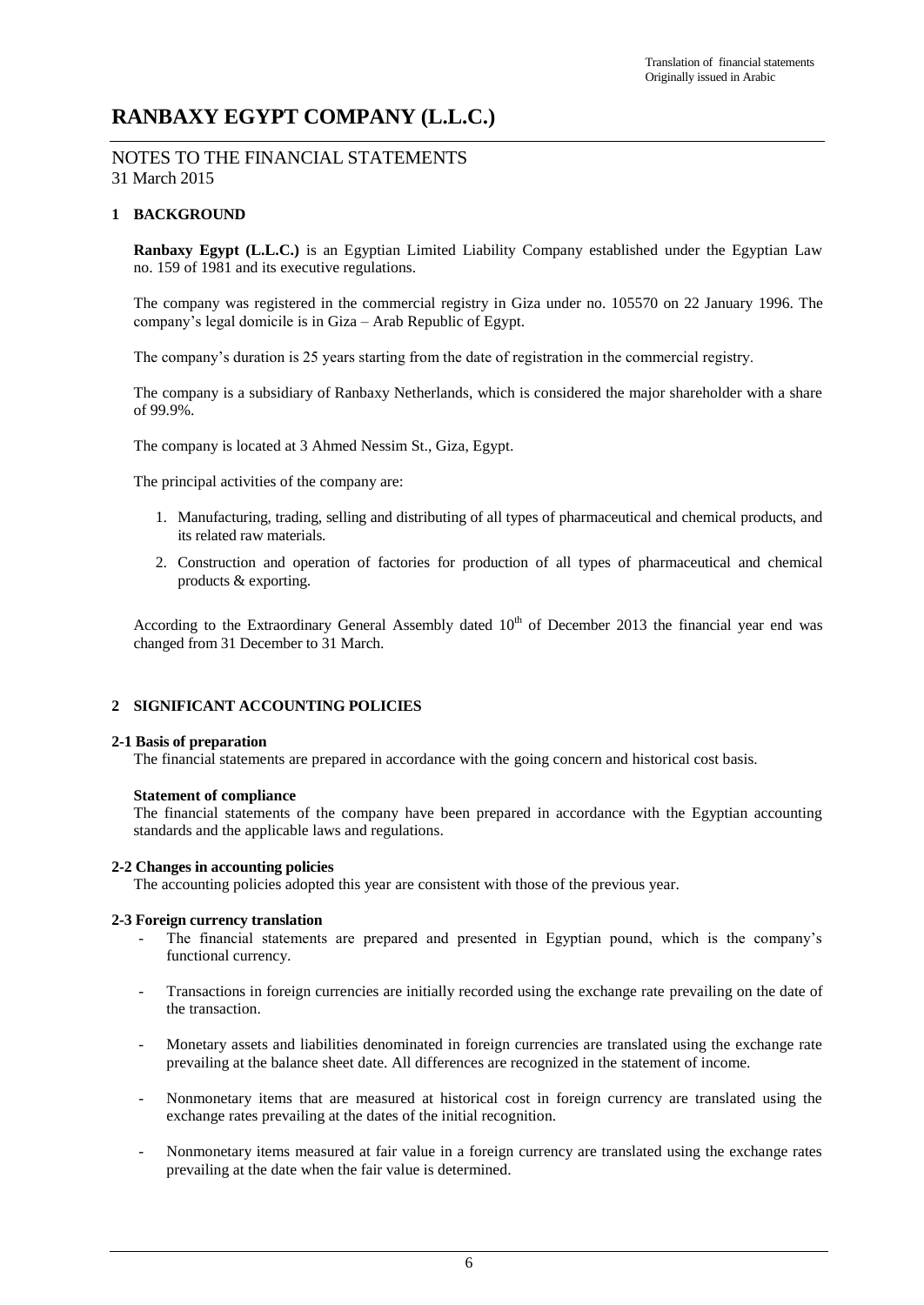### NOTES TO THE FINANCIAL STATEMENTS 31 March 2015

#### **2-4 Fixed assets**

Fixed assets are stated at historical cost net of accumulated depreciation and accumulated impairment losses. Such cost includes the cost of replacing part of the building, plant, and equipment when that cost is incurred, if the recognition criteria are met. Likewise, when a major inspection is performed, its cost is recognized in the carrying amount of the building, plant, and equipment as a replacement if the recognition criteria are satisfied. All other repair and maintenance costs are recognized in statement of income as incurred.

Depreciation of an asset begins when it is in the location and condition necessary for it to be capable of operating in the manner intended by management , and is computed using the straight-line method according to the estimated useful life of the asset as follows:

|                         | Years                                                |
|-------------------------|------------------------------------------------------|
| Machinery and equipment |                                                      |
| Tools and furniture     | 10                                                   |
| Office equipment        | $3-10$                                               |
| Leasehold improvements  | Lower of estimated useful life or actual rent period |

Fixed assets are derecognized upon disposal or when no future economic benefits are expected from its use or disposal. Any gain or loss arising on derecognizing of the asset is included in the statement of income when the asset is derecognized.

The assets residual values, useful lives and methods of depreciation are reviewed at each financial year end.

The Company assesses at each balance sheet date whether there is an indication that fixed assets may be impaired. Where the carrying amount of an asset exceeds its recoverable amount, the asset is considered impaired and is written down to its recoverable amount. Impairment losses are recognized in the statement of income.

A previously recognized impairment loss is reversed only if there has been a change in the assumptions used to determine the asset's recoverable amount since the last impairment loss was recognized. The reversal is limited so that the carrying amount of the asset does not exceed its recoverable amount, or the carrying amount that would have been determined, net of depreciation, had no impairment loss been recognized for the asset in prior years. Such reversal is recognized in the statement of income.

#### **2-5 Projects under construction**

Projects under construction represent the amounts that are incurred for the purpose of constructing or purchasing fixed assets until it is ready to be used in the operation, upon which it is transferred to fixed assets. Projects under construction are valued at cost less impairment.

#### **2-6 Inventory**

Inventory is valued at the lower of cost (using the moving average method) or net realizable value.

The amount of any write down of inventories to net realizable value shall be recognized in cost of sales in the statement of income in the period the write down or loss occurs. The amount of any reversal of any write down of inventories, arising from an increase in net realizable value, shall be recognized as reduction of cost of sales in the statement of income in the period in which the reversal occurs.

#### **2-7 Accounts receivable and other receivables**

Accounts receivable and other receivables are stated at original invoice amount net of any impairment losses.

Impairment losses are measured as the difference between the receivables carrying amount and the present value of estimated future cash flows. The impairment loss is recognized in the statement of income. Reversal of impairment is recognized in the statement of income in the period in which it occurs.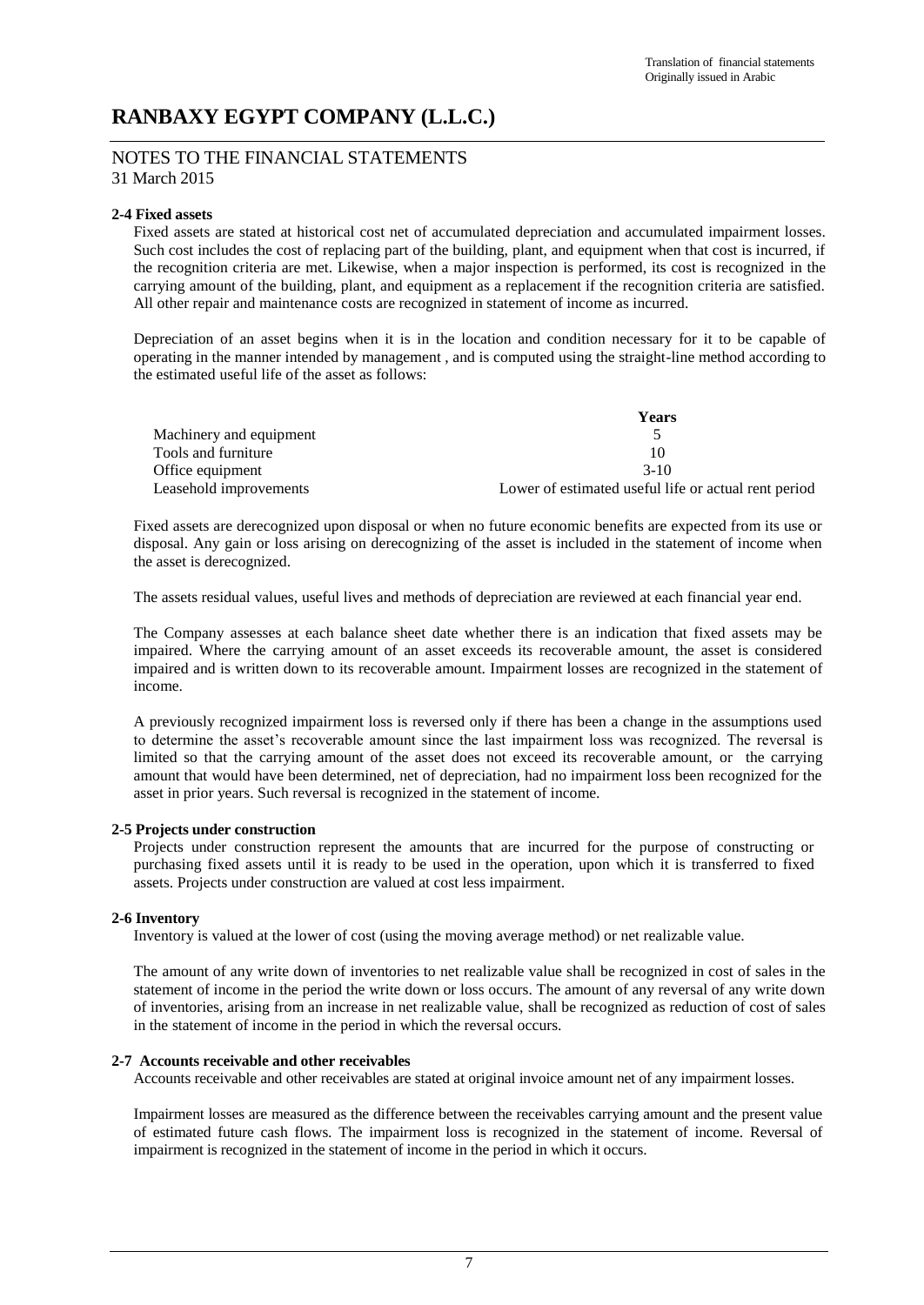#### NOTES TO THE FINANCIAL STATEMENTS 31 March 2015

### **2-8 Provisions**

Provisions are recognized when the Company has a present legal or constructive obligation as a result of past events, it is probable that an outflow of resources representing economic benefits will be required to settle the obligation, and reliable estimate of the amount of the obligation can be made. Provisions are reviewed at each balance sheet date and adjusted to reflect the best estimate.

In case of significant time value of money, the amount recognized as a provision is the present value expected to settle the obligation.

#### **2-9 Employees' retirements benefits**

The company contributes to the social insurance scheme for the benefits of its employees in pursuance of the Social Insurance Law No. 79 of 1975 as amended. Contributions are charged to expenses as incurred.

#### **2-10 Legal reserve**

According to the Company's articles of association, 5% of the net profits of the year is transferred to the legal reserve until this reserve reaches 20% of the issued capital. The reserve is used upon a decision from the general assembly meeting based on the proposal of the board of directors.

#### **2-11 Revenue recognition**

Revenue is recognized to the extent that it is probable that the economic benefits will flow to the company and the revenue can be reliably measured.

Revenue is measured at the fair value of the consideration received, excluding discounts, rebates, and sales taxes or duty.

The following specific recognition criteria must also be met before revenue is recognized:

#### **Sale of goods**

Revenue from the sale of goods is recognized when the significant risks and rewards of ownership of the goods have been transferred to the buyer, usually on delivery of the goods.

#### **Interest income**

Interest income is recognized on the basis of the proportion of time taking into account the effective rate of return on the asset.

#### **2-12 Borrowings**

Borrowings are initially recognized at the value of the consideration received. Amounts maturing within one year are classified as current liabilities, unless the company has the right to postpone the settlement for a period exceeding one year after the balance sheet date, then the loan balance should be classified as long term liabilities.

#### **2-13 Borrowing Cost**

Borrowing cost is directly recognized in the income statement as finance expense during the period in which it occurred. Borrowing cost represents the amount of interest and other costs that an entity incurs in connection with the borrowing of funds.

#### **2-14 Income taxes**

Income tax is calculated in accordance with the Egyptian tax law.

#### **Current income tax**

Current income tax assets and liabilities for the current and prior years are measured at the amount expected to be recovered from or paid to the tax authority.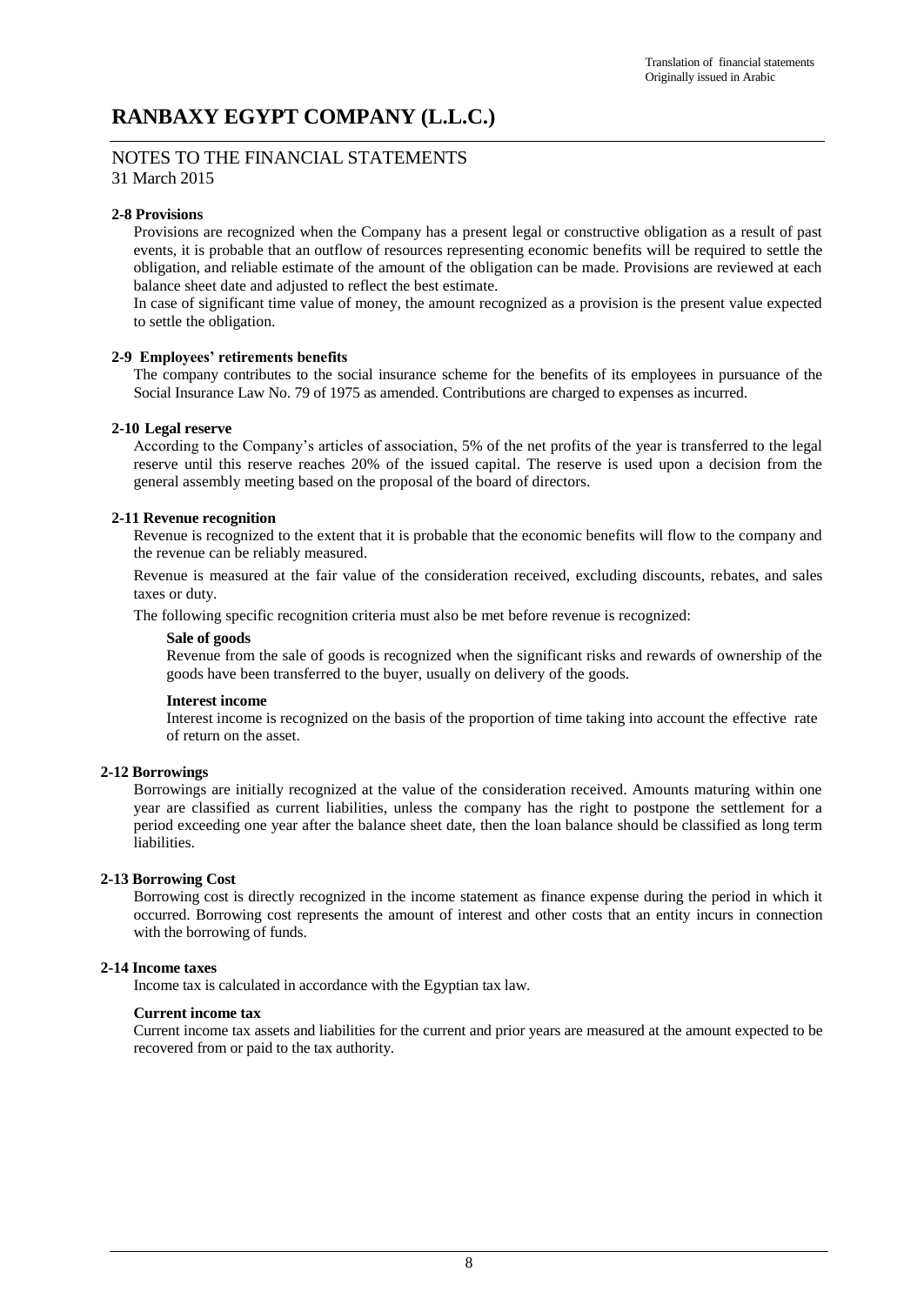# NOTES TO THE FINANCIAL STATEMENTS

## 31 March 2015

### **Deferred income tax**

Deferred income tax is recognized using the liability method on temporary differences between the amount attributed to an asset or liability for tax purposes (tax base) and its carrying amount in the balance sheet (accounting base) using the applicable tax rate.

Deferred tax asset is recognized when it is probable that the asset can be utilized to reduce future taxable profits and the asset is reduced by the portion that will not create future benefit.

Current and deferred tax shall be recognized as income or an expense and included in the statement of income for the period, except to the extent that the tax arises from a transaction or event which is recognized, in the same or a different period, directly in equity.

#### **2-15 Expenses**

All operating expenses are accounted for including general and administrative costs, and are all included in the statement of income for the period in which they are incurred.

Some administrative, general and marketing are divided between Ranbaxy Egypt Ltd. and Rexcel Egypt by average of 92% and 8% respectively.

These expenses serve both companies according to present agreements.

#### **2-16 Accounting estimates**

The preparation of financial statements in accordance with Egyptian Accounting Standards requires the use of estimates and assumptions that affect the reported amounts of assets & liabilities and revenues & expenses during the reporting period. Actual results may differ from those estimates.

#### **2-17 Impairment**

#### **Impairment of financial assets**

The company assesses at each balance sheet date whether there is any objective evidence that a financial asset or a group of financial assets is impaired. A financial asset or a group of financial assets is deemed to be impaired if, and only if, there is objective evidence of impairment as a result of one or more events that has occurred after the initial recognition of the asset and has an impact on the estimated future cash flows of the financial asset or the group of financial assets that can be reliably estimated.

#### **Impairment of non financial assets**

The company assesses at each balance sheet date whether there is an indication that an asset may be impaired. Where the carrying amount of an asset or cash-generating unit (CGU) or its recoverable amount, the asset is considered impaired and is written down to its recoverable amount. Impairment losses are recognized in the statement of income

A previously recognized impairment loss is only reversed if there has been a change in the assumptions used to determine the asset's recoverable amount since the last impairment loss was recognized. The reversal is limited so that the carrying amount of the asset does not exceed its recoverable amount, nor exceed the carrying amount that would have been determined, net of depreciation, had no impairment loss been recognized for the asset in prior years. Such reversal is recognized in the statement of income.

#### **2-18 Related party transactions**

Related parties represent associated companies, directors and key management personnel of the Company, and entities controlled, jointly controlled or significantly influenced by such parties. Pricing policies and terms of those transactions are approved by the board of directors.

#### **2-19 Statement of cash flows**

The company prepares a statement of cash flows based on the indirect method.

#### **2-20 Cash and cash equivalent**

For the purpose of preparing the cash flow statement, the cash and cash equivalent comprise cash on hand, current accounts with banks and time deposits maturing within three months less bank credit balances.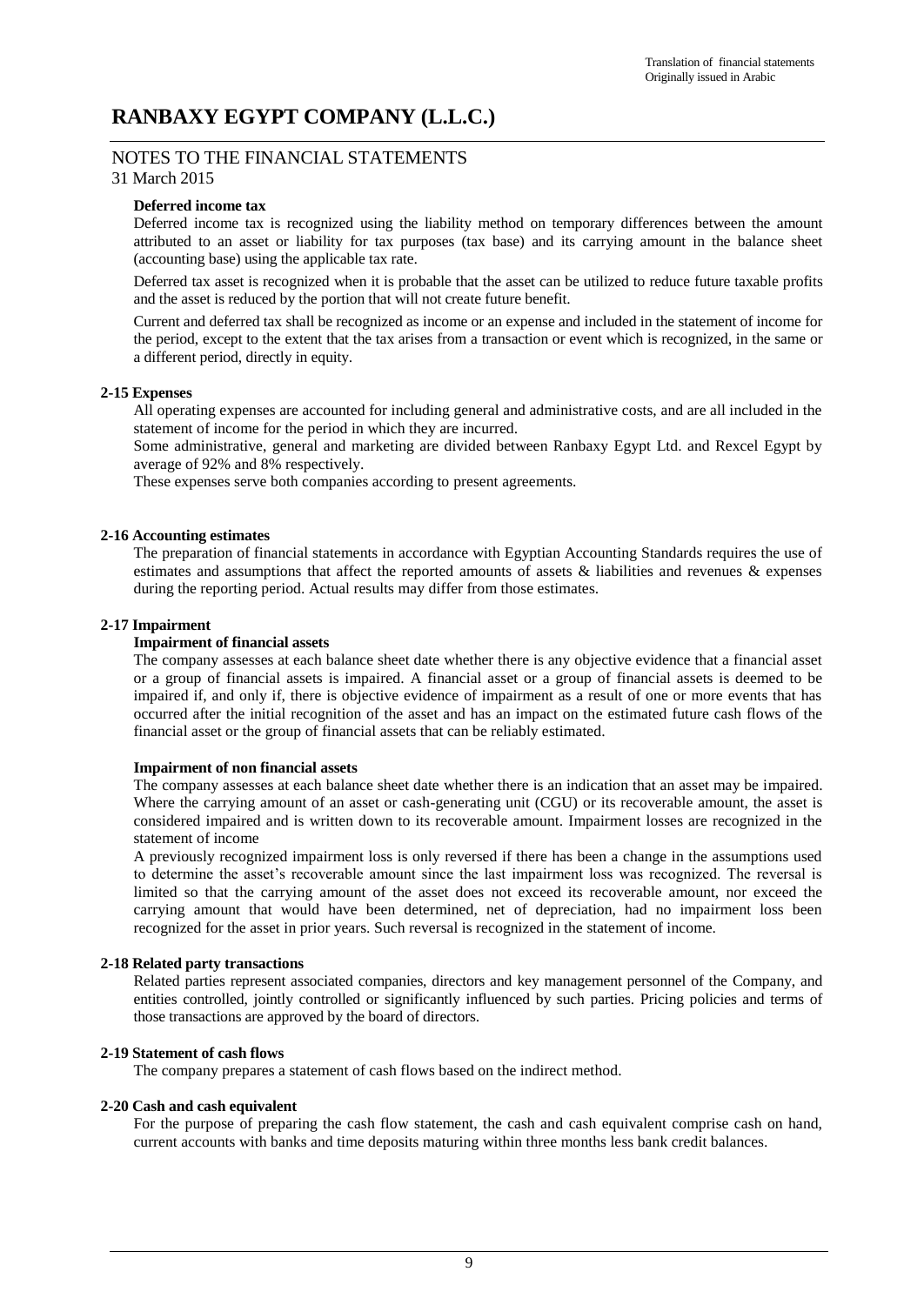## NOTES TO THE FINANCIAL STATEMENTS 31 March 2015

### **3 FIXED ASSETS**

|                                    | Machinery & |                   |                  | Leasehold    | Total       |
|------------------------------------|-------------|-------------------|------------------|--------------|-------------|
|                                    | Equipment   | Tools & Furniture | Office Equipment | Improvements |             |
|                                    | LE          | LE                | LE               | LE           | LE          |
| Cost                               |             |                   |                  |              |             |
| As of 31 March 2014                | 252,327     | 147,095           | 697.191          | 100.343      | 1,196,956   |
| <b>Additions</b>                   |             | 9.735             | 151,353          |              | 161,088     |
| As of 31 March 2015                | 252,327     | 156,830           | 848,544          | 100,343      | 1,358,044   |
| <b>Accumulated depreciation</b>    |             |                   |                  |              |             |
| As of 31 March 2014                | (252, 327)  | (115,671)         | (615,072)        | (100, 343)   | (1,083,413) |
| Depreciation for the period        |             | (8,905)           | (57, 794)        |              | (66, 699)   |
| As of 31 March 2015                | (252, 327)  | (124, 576)        | (672, 866)       | (100, 343)   | (1,150,112) |
| Net book value as of 31 March 2015 |             | 32,254            | 175,678          |              | 207,932     |
| Net book value as of 31 March 2014 |             | 31,424            | 82,119           |              | 113,543     |

- The machinery and equipment are fully depreciated and still being used in operations.

- The depreciation of fixed assets are charged as follows:

| From 31/3/2014 | From $1/1/2013$ |
|----------------|-----------------|
| to 31/3/2015   | to 31/3/2014    |
| LE             | LE              |
| 53,495         | 77.494          |
| 13.204         | 2.902           |
| 66,699         | 80,396          |
|                |                 |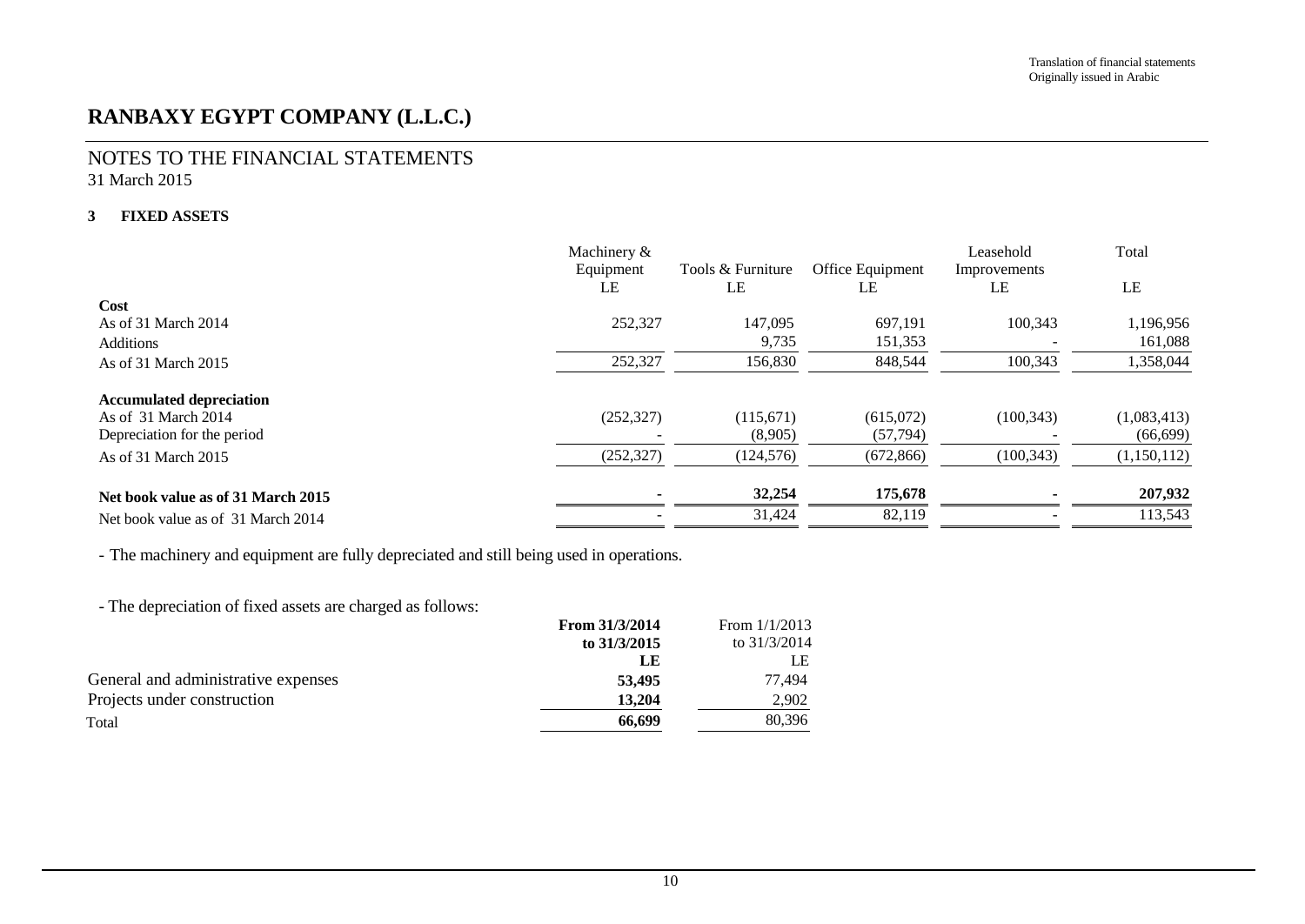# NOTES TO THE FINANCIAL STATEMENTS 31 March 2015

# **4 PROJECT UNDER CONSTRUCTION**

|                                         | 31/3/2015  | 31/3/2014    |
|-----------------------------------------|------------|--------------|
|                                         | LE         | LE           |
| <b>Beginning Balance</b>                | 31,462,843 | 5,270,124    |
| Additions during the year / period      | 22,808,720 | 26, 192, 719 |
| Balance at year end                     | 54,271,563 | 31,462,843   |
| 5<br>DUE FROM / TO AND RELATED PARTIES  |            |              |
| 5-1 Due from related parties            |            |              |
|                                         | 31/3/2015  | 31/3/2014    |
|                                         | LE         | LE           |
| <b>Current</b>                          |            |              |
| Rexcel Egypt (Loan) Accrued interest    | 18,712     | 18,712       |
|                                         | 18,712     | 18,712       |
| <b>Non Current</b>                      |            |              |
| Rexcel Egypt (L.L.C) (Loan Principal) * | 2,173,000  | 2,173,000    |
|                                         | 2,173,000  | 2,173,000    |

\*This amount represents a loan granted to Rexcel Egypt with an amount of L.E. 1,650,000 as per the contract dated 28 December 2009, with an annual fixed interest rate of 10%, and another loan with an amount of L.E. 523,000 as per the contract dated June 2010, with an annual fixed interest rate of 10%.

# **5-2 Due to related parties**

|                                            | 31/3/2015  | 31/3/2014  |
|--------------------------------------------|------------|------------|
|                                            | LE         | LE         |
| <b>Current</b>                             |            |            |
| Ranbaxy Netherland (loan accrued interest) | 124,644    | 277,352    |
| Rexcel Egypt (L.L.C)                       | 4,815,242  | 3,824,365  |
| Ranbaxy Laboratories Limited (India)       | 3,109,881  | 1,488,391  |
|                                            | 8,049,767  | 5,590,108  |
| <b>Non Current</b>                         |            |            |
| Ranbaxy Netherland (Loan Principal) *      | 49,595,650 | 25,780,120 |
|                                            | 49,595,650 | 25,780,120 |

\* A loan facility granted from Ranbaxy Netherlands B.V with a total amount of USD 6,500,000. The company received the full amount USD 6,500,000 (Equivalent to LE 49,595,650) at the balance sheet date (31 March 2014: USD 3,700,000 (Equivalent to LE 25,780,120) The loan bears interest at the rate of six monthly US Dollar LIBOR plus 250bp (2.5%) p.a. on the principal amount outstanding.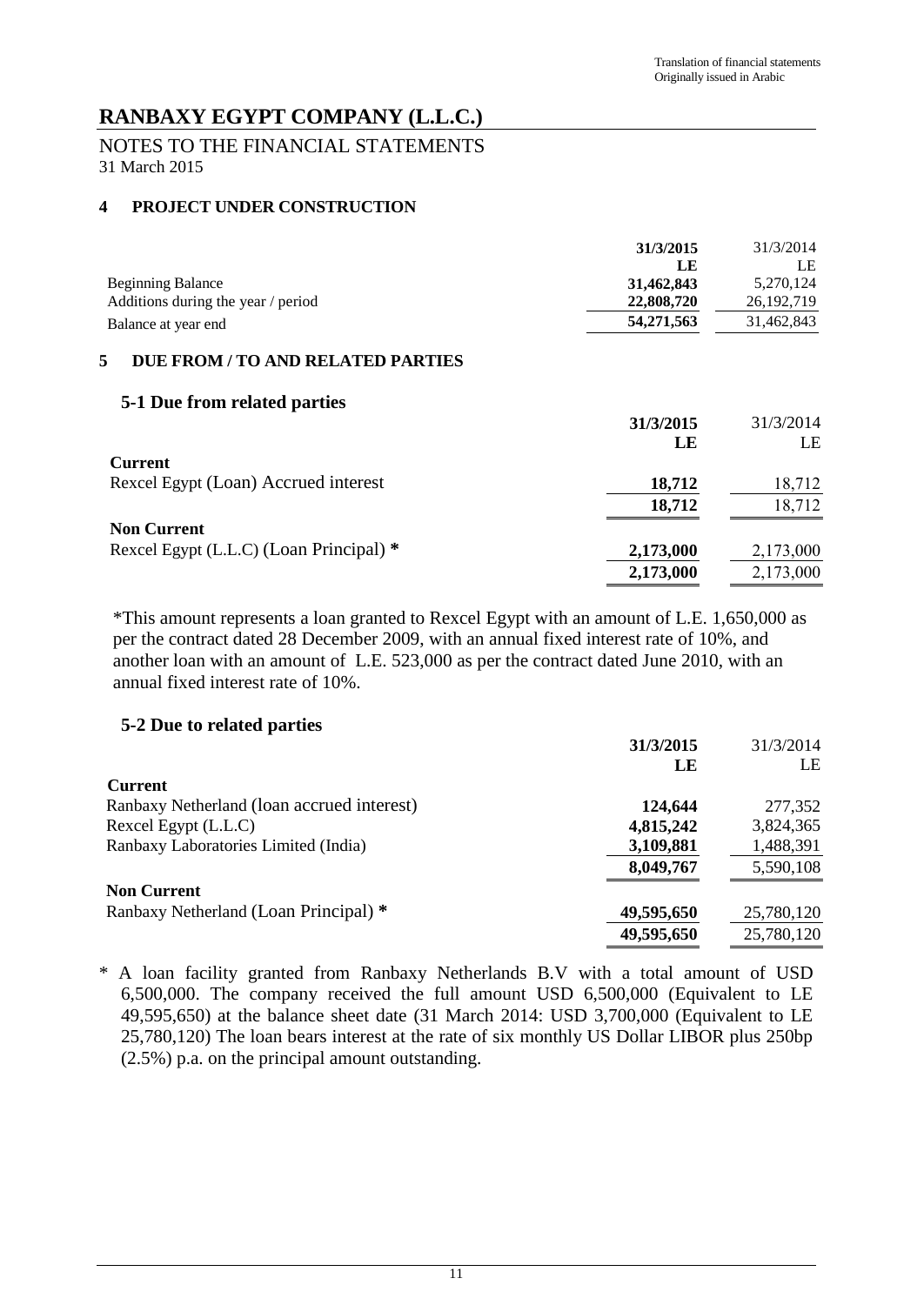# NOTES TO THE FINANCIAL STATEMENTS 31 March 2015

## **6 INCOME TAXES**

|                    | 31/3/2015   | 31/3/2014  |
|--------------------|-------------|------------|
|                    | LE          | LE         |
| Current income tax | (1,511,252) | (453,526)  |
| Deferred tax       | 73,132      | (67,000)   |
|                    | (1,438,120) | (520, 526) |

## **(A) Recognized deferred tax Assets (liabilities)**

|                                              | <b>Balance sheet</b> |           | Income statement |               |
|----------------------------------------------|----------------------|-----------|------------------|---------------|
|                                              |                      |           | From             | From          |
|                                              | 31/3/2015            | 31/3/2014 | 31/3/2014 to     | $1/1/2013$ to |
|                                              |                      |           | 31/3/2015        | 31/3/2014     |
|                                              | LE                   | LE        | LE               | LE            |
| Depreciation of fixed assets                 | (10, 844)            | (239)     | (10,605)         | 2,930         |
| Write down of inventories (expired goods)    | 215,125              | 131,388   | 83,737           | (69, 930)     |
| Net deferred income tax Assets (liabilities) | 204,281              | 131,149   | 73,132           | (67,000)      |

## **(B) Reconciliation of effective tax rate**

|                                     |     | 2014       |        | 2013        |
|-------------------------------------|-----|------------|--------|-------------|
|                                     |     | LE         |        | LE          |
| Net profits before income taxes     |     | 4,325,606  |        | 1,653,219   |
| Depreciation of fixed assets        |     | (55, 630)  |        | 19,335      |
| Provision for expected claims       |     | 427,209    |        | 401,847     |
| Write down of inventory             |     | 1,216,064  |        | 913,354     |
| Provision for sales return          |     | 325,229    |        | 167,206     |
| Reversal of write down of inventory |     | (306, 180) |        | (109, 028)  |
| Capital gain                        |     |            |        | (1,237)     |
| Inventory provision used            |     | (688, 563) |        | (1,234,962) |
| Allowance for doubtful accounts     |     | (5,553)    |        |             |
| Sales return provision used         |     | (147, 131) |        | (152,000)   |
| Provision for claims used           |     |            |        | (42, 846)   |
| Nondeductible expenses              |     | 113,122    |        | 199,215     |
| Taxable income                      |     | 5,204,173  |        | 1,814,103   |
| Tax bases at 25%                    |     | 1,301,043  |        | 453,526     |
| Tax base at 5%                      |     | 210,209    |        |             |
|                                     | 35% | 1,511,252  | 27.43% | 453,526     |

# **7 INVENTORY**

|                                     | 31/3/2015  | 31/3/2014  |
|-------------------------------------|------------|------------|
|                                     | LE         | LE         |
| Raw and packing materials           | 4,599,274  | 5,865,274  |
| Goods in transit                    | 92,137     | 1,086,946  |
| Work in progress                    | 3,066,736  | 1,066,872  |
| <b>Finished Goods</b>               | 2,187,927  | 2,143,202  |
| <b>Expired Goods</b>                | 860,501    | 525,552    |
|                                     | 10,806,575 | 10,687,846 |
| Write down of slow moving inventory | (365, 891) | (479, 520) |
| Write down of expired Goods         | (860, 502) | (525, 552) |
|                                     | 9,580,182  | 9,682,774  |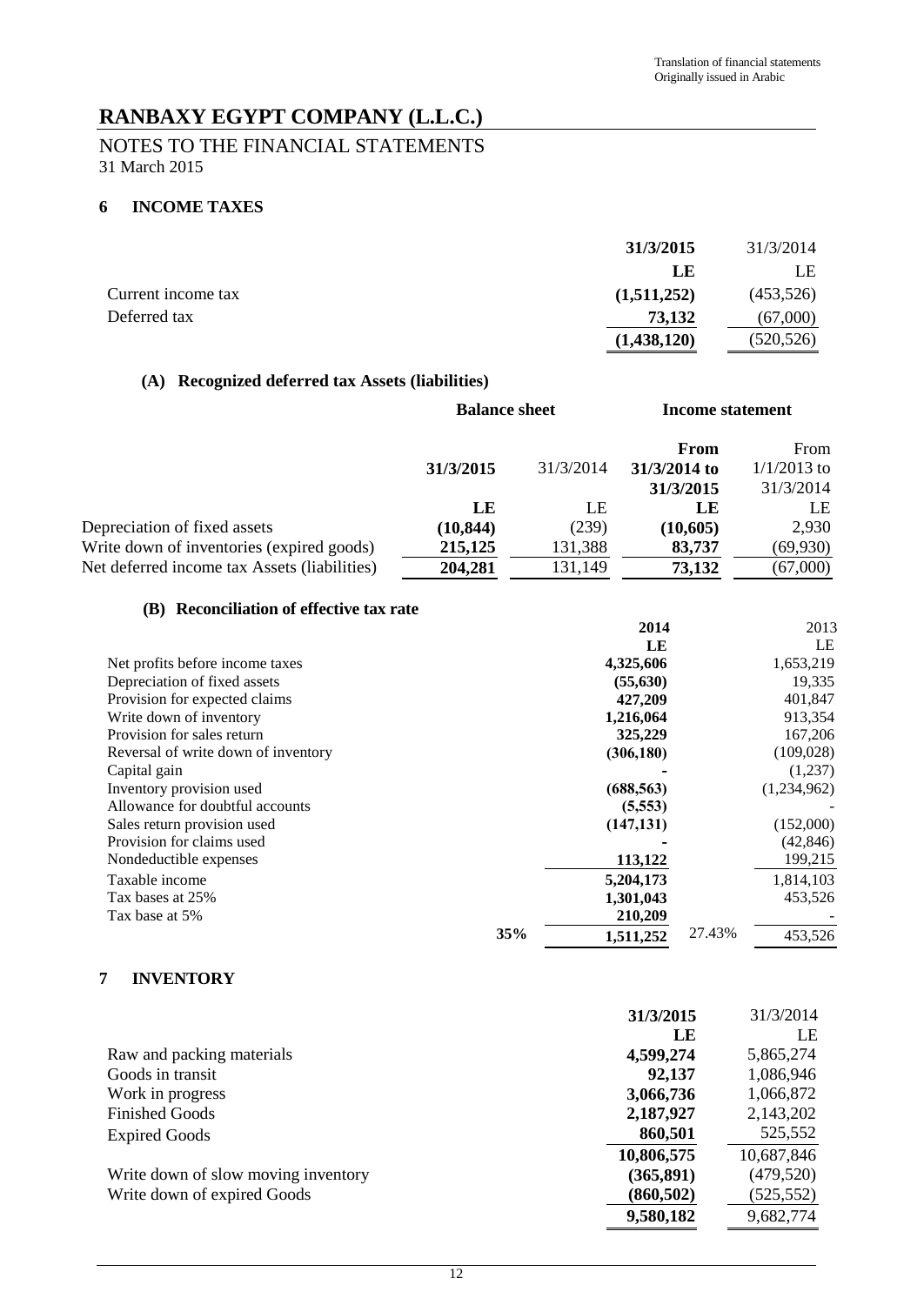# NOTES TO THE FINANCIAL STATEMENTS 31 March 2015

- The amount of write down/reversal of write down of inventory is included in the cost of sales (note 15).

-The balance of write down of inventory as of 31 March 2015 represented as follows:

|                                    | Write down of slow<br>moving inventory | Write down of<br>expired goods | <b>Total</b> |
|------------------------------------|----------------------------------------|--------------------------------|--------------|
|                                    | LE                                     | LE                             | LE           |
| Balance as of 31 March 2014        | 479,520                                | 525,552                        | 1,005,072    |
| Charged during the period          | 376,136                                | 839,928                        | 1,216,064    |
| Used during the period             | (250, 467)                             | (438,096)                      | (688, 563)   |
| Reversal of write down             | (239, 298)                             | (66, 882)                      | (306, 180)   |
| <b>Balance as of 31 March 2015</b> | 365,891                                | 860,502                        | 1,226,393    |

## **8 TRADE AND NOTES RECEIVABLE**

|                                                                    | 31/3/2015  | 31/3/2014  |
|--------------------------------------------------------------------|------------|------------|
|                                                                    | LE         | LE         |
| Trade receivable                                                   | 9,338,104  | 6,667,084  |
| Notes receivable                                                   | 570,851    | 13,671     |
|                                                                    | 9,908,955  | 6,680,755  |
| Impairment of trade and notes receivable                           | (30, 282)  | (35, 835)  |
|                                                                    | 9,878,673  | 6,644,920  |
| The movement in the Allowance for doubtful accounts is as follows: |            |            |
|                                                                    | 31/3/2015  | 31/3/2014  |
|                                                                    | LE         | LE         |
| At 1 January                                                       | 35,835     | 35,835     |
| Written off                                                        | (5, 553)   |            |
| At 31 December                                                     | 30,282     | 35,835     |
| 9<br>PREPAYMENTS AND OTHER RECEIVABLES                             |            |            |
|                                                                    | 31/3/2015  | 31/3/2014  |
|                                                                    | LE         | LE         |
| Imprest funds and advances                                         | 266,095    | 284,927    |
| Prepaid expenses                                                   | 157,657    | 181,552    |
| Advances to suppliers                                              | 921,010    | 2,017,848  |
| Refundable deposits                                                | 27,875     | 18,900     |
| Tax authority - withholding taxes                                  | 884,947    | 276,971    |
| Other debit balances                                               | 142,209    | 540,840    |
|                                                                    | 2,399,793  | 3,321,038  |
| Impairment of other receivables                                    | (360, 329) | (360, 329) |
|                                                                    | 2,039,464  | 2,960,709  |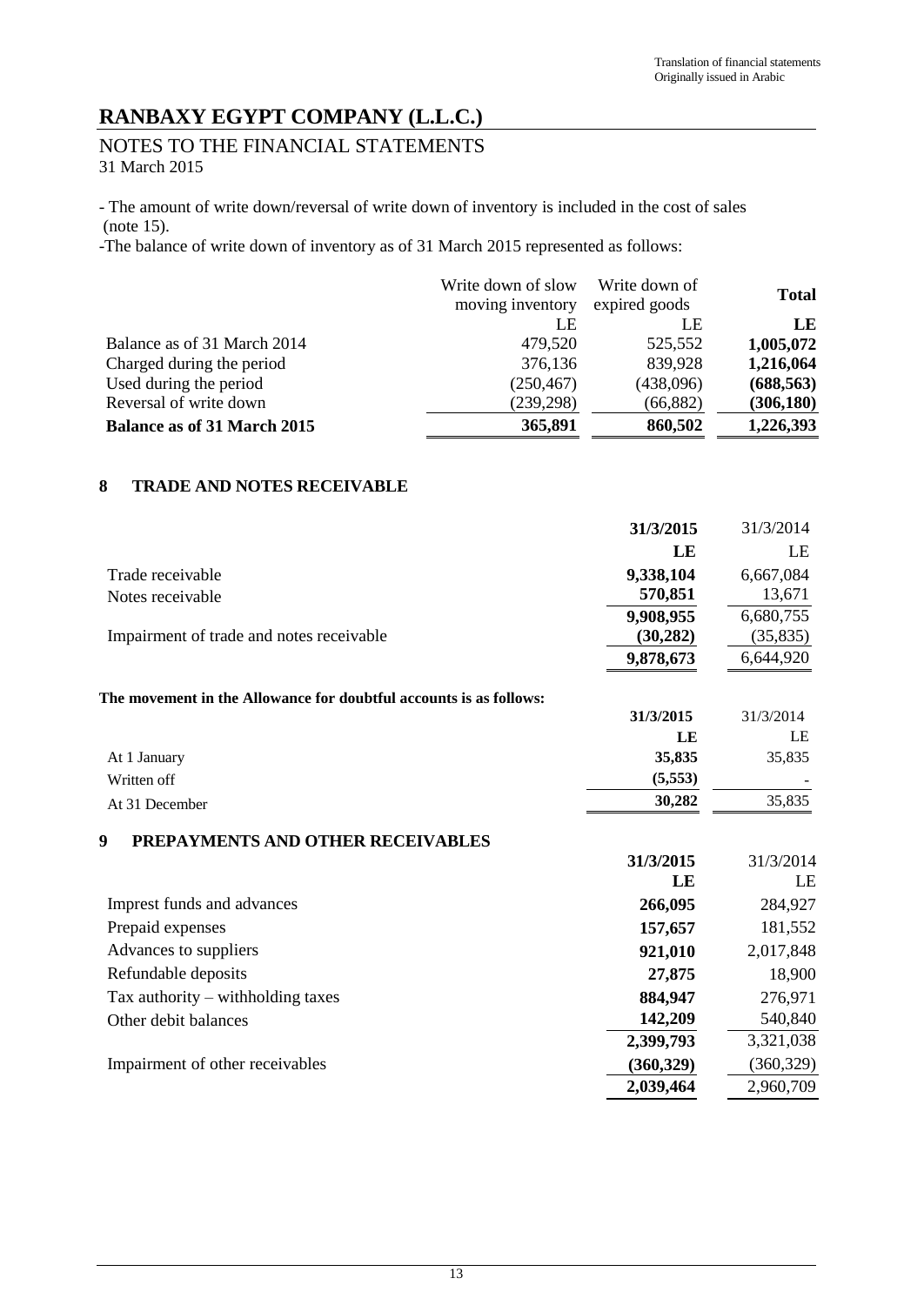# NOTES TO THE FINANCIAL STATEMENTS 31 March 2015

## **10 CASH ON HAND AND AT BANK**

|                     | 31/3/2015 | 31/3/2014 |
|---------------------|-----------|-----------|
|                     | LE        | LE        |
| a) Local Currency   |           |           |
| Cash on hand        | 665       | 2,136     |
| Current accounts    | 3,793,804 | 1,840,483 |
|                     | 3,794,469 | 1,842,619 |
| b) Foreign currency |           |           |
| Cash on hand        | 1,160     | 1,160     |
| Current accounts    | 5,152,293 | 4,016,481 |
|                     | 5,153,453 | 4,018,316 |
|                     | 8,947,922 | 5,860,935 |
|                     |           |           |

## **11 PROVISIONS**

|                                |               | Balance as of Charged during | <b>Balance as of</b> |
|--------------------------------|---------------|------------------------------|----------------------|
|                                | 31 March 2014 | the period                   | 31 March 2015        |
|                                | LE.           | LE                           | LE                   |
| Provisions for expected claims | 845,235       | 427,209                      | 1,272,444            |
|                                | 845,235       | 427,209                      | 1,272,444            |

## **12 ACCRUED EXPENSES AND OTHER PAYABLES**

|                                     | 31/3/2015 | 31/3/2014 |
|-------------------------------------|-----------|-----------|
|                                     | LE        | LE        |
| Accrued expenses                    | 2,424,826 | 2,539,300 |
| Fixed assets creditors              | 774,306   | 3,691,398 |
| Tax authority $-$ salaries taxes    | 312,627   | 163,404   |
| Tax authority $-$ withholding taxes | 37,664    | 96,255    |
| Tax authority $-$ sales taxes       | 357,661   | 159,152   |
| Social insurance authority          | 153,036   | 156,984   |
| Medical stamp tax                   | 204,624   | 115,866   |
| Other credit balances               | 380,085   | 179,147   |
|                                     | 4,644,829 | 7,101,506 |

# **13 CAPITAL**

The company's authorized capital amounted to L.E 4,851,000 while the issued and paid up capital of the company amounts to L.E 4,851,000 divided over 48510 quotas of par value L.E 100 each.

|                           | Number of quota | LЕ        | Percentage |
|---------------------------|-----------------|-----------|------------|
| Ranbaxy (Netherlands) B.V | 48.460          | 4.846,000 | 99.9%      |
| Ranbaxy (UK) limited      | 50              | 5.000     | $0.1\%$    |
|                           | 48.510          | 4.851.000 | 100%       |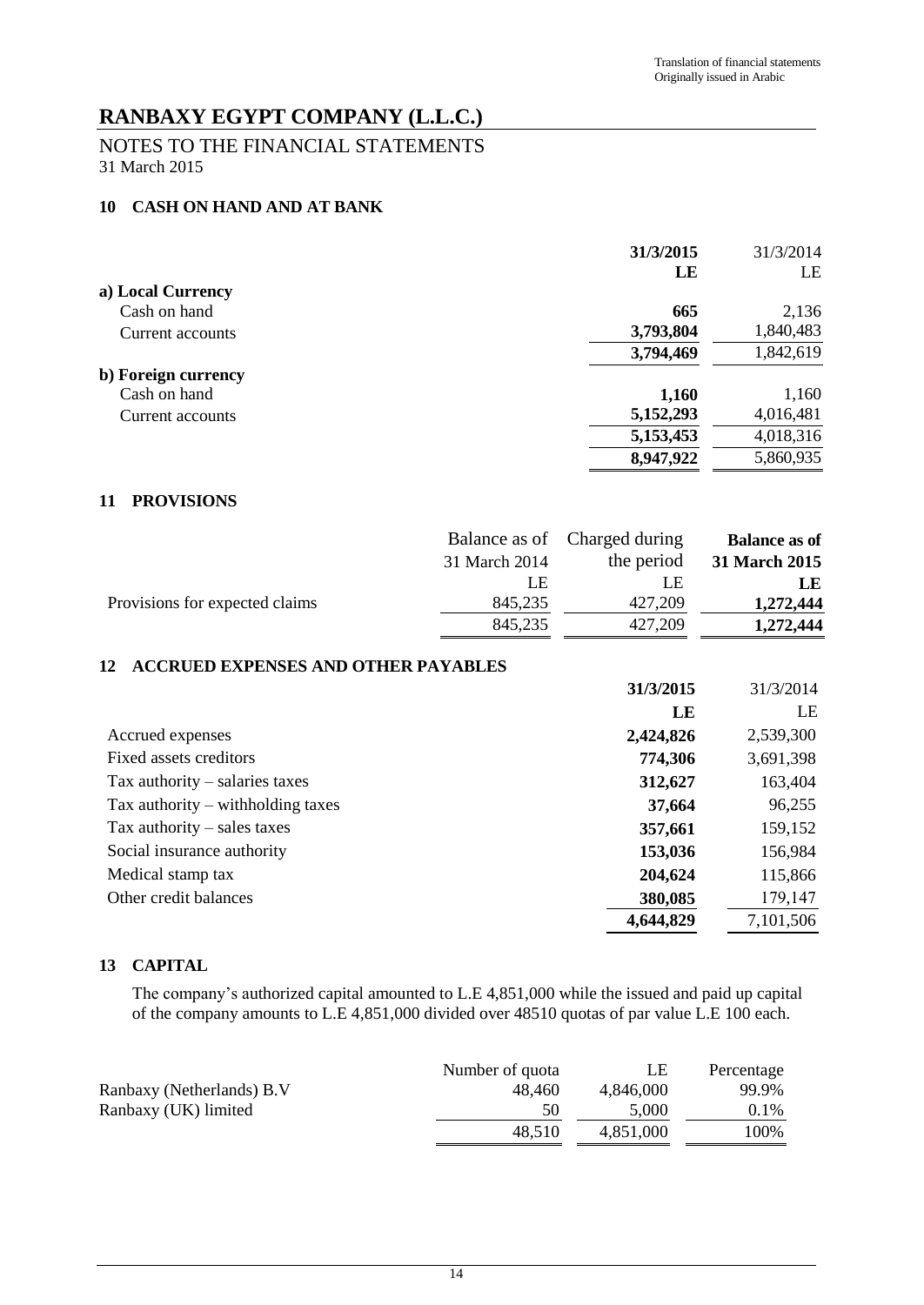# NOTES TO THE FINANCIAL STATEMENTS 31 March 2015

## **14 SALES**

|                                              | From 31/3/2014 | From $1/1/2013$ |
|----------------------------------------------|----------------|-----------------|
|                                              | to 31/3/2015   | to $31/3/2014$  |
|                                              | LE             | LE              |
| Sales                                        | 66,798,994     | 69,244,282      |
| Less:                                        |                |                 |
| Allowable discounts                          | (20, 870, 000) | (21, 422, 502)  |
|                                              | 45,928,994     | 47,821,780      |
| <b>COST OF SALES</b><br>15                   |                |                 |
|                                              | From 31/3/2014 | From $1/1/2013$ |
|                                              | to 31/3/2015   | to 31/3/2014    |
|                                              | LE             | LE              |
| Cost of goods sold                           | 21,045,344     | 22, 103, 814    |
| Other production expense                     | 437,384        | 339,288         |
| Product registration charges                 | 70,807         | 65,700          |
| Write down of inventory (Note 7)             | 1,216,064      | 913,354         |
| Reversal of write down of inventory (Note 7) | (306, 180)     | (109, 028)      |
| Other expenses                               | 70,278         | 102,458         |
|                                              | 22,533,697     | 23,415,586      |

## **16 TAXES**

## **16-1 Corporate Tax**

The company's books were inspected from inception till year 2004.and the taxes due were paid

- No tax inspection took place for the company's records for the years from 2005 till 2013.

## **16-2 Salary Tax**

- The company's records were inspected from inception till years 2004 and the taxes due were paid.
- The company's records were inspected from years 2005 till 2011. The Company objected on the assessment and the issue is currently in the Internal Committee.
- No tax inspection took place for the Company's records for the years 2012 and 2013.

## **16-3 Sales Tax**

- The company's records were inspected from inception till year 2011 and the taxes due were paid.
- No tax inspection took place for the company's records for the years from 2012 till 2013.

## **16-4 Stamp Tax**

- The company's records were inspected since inception till July 2006 and the taxes due were paid
- No tax inspection took place for the company's records from August 2006 till year 2013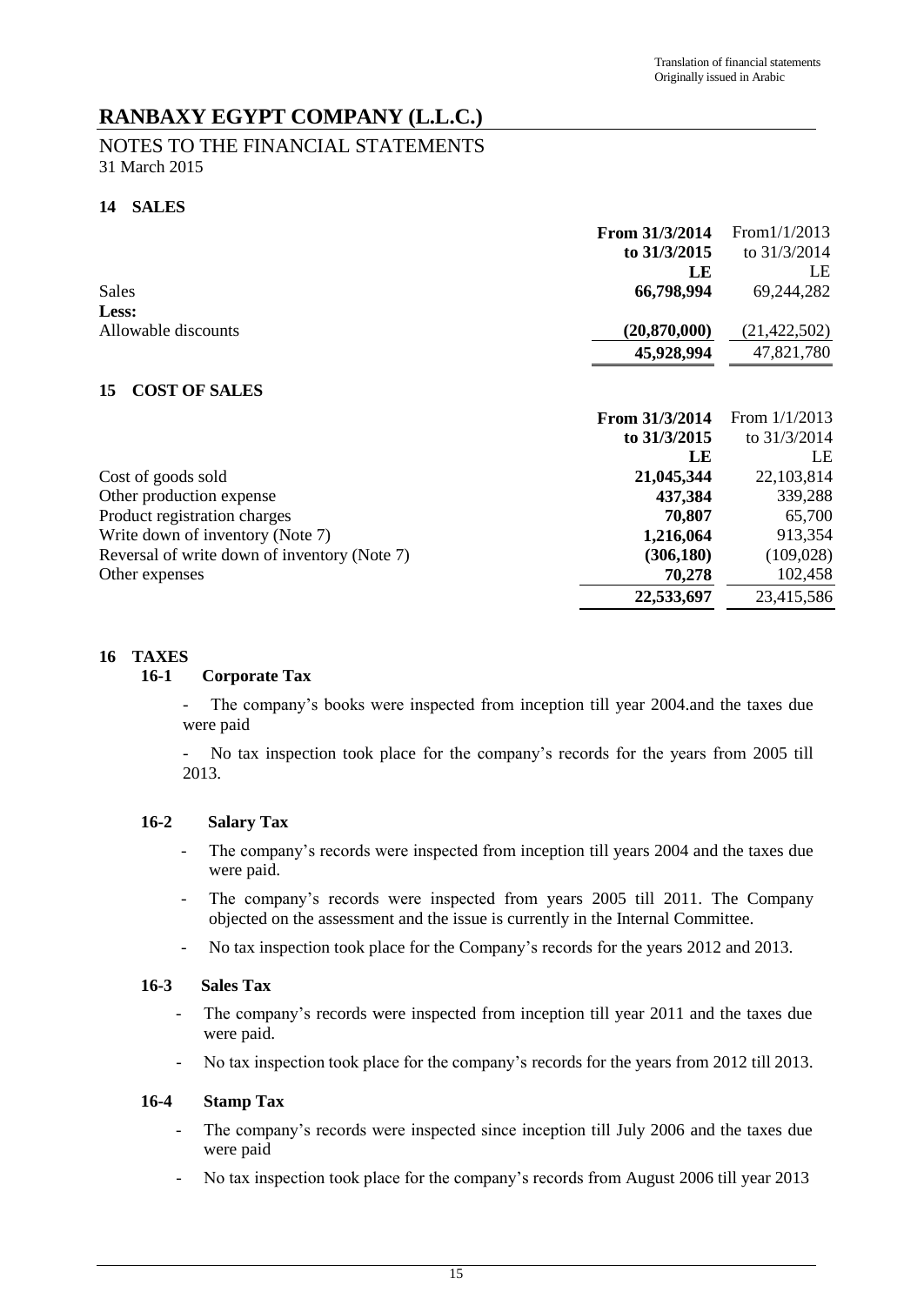## NOTES TO THE FINANCIAL STATEMENTS 31 March 2015

## **17 FINANCIAL INSTRUMENTS AND RISK MANAGMEMENT**

**a)** The Company's financial instruments are represented in financial assets and financial liabilities. The financial assets include cash on hand and at banks, trade and notes receivable, due from related parties and some of other receivables, and the financial liabilities include trade and notes payable, due to related parties, and some of other payables.

The significant accounting policies applied for the recognition and related income and expenses are included in note (2) of the notes to the financial statements.

### **b) Interest rate risk**

The company monitors the maturity structure of the financial assets and liabilities with the related interest rates.

## **c) Foreign currency risk**

The foreign currency risk is the risk that the value of the financial assets and liabilities and the related cash inflows and outflows in foreign currencies will fluctuate due to changes in foreign currencies, The total financial assets denominated in foreign currencies amounted to LE 5,186,032 and the financial liabilities denominated in foreign currencies amounted to LE 53,592,316.

### **d) Fair value for financial instruments**

According to the followed bases in the evaluation of the financial assets and liabilities of the company referred to in note (2), the fair value of the financial instruments are not materially different from their fair values at the financial statements date.

### **e) Credit risk**

Credit risk refers to the risks arising from the failure of a party's obligations under a financial instrument that can lead to financial loss, the company was exposed to credit risk on balances due from related parties.

### **f) Liquidity risk**

Liquidity risk is the risk that the Company will not be able to meet its financial obligations as they fall due. The Company approach to manage liquidity is to ensure, as far as possible, that it will always have sufficient liquidity to meet its liabilities when due, under both normal and stressed conditions, without incurring unacceptable losses or risking damage to the Company's reputation.

### **i. Capital management**

The managers' policy is to maintain a strong capital base so as to maintain investor, creditor and market confidence and to sustain future development of the business. The company is not subject to externally imposed capital requirements.